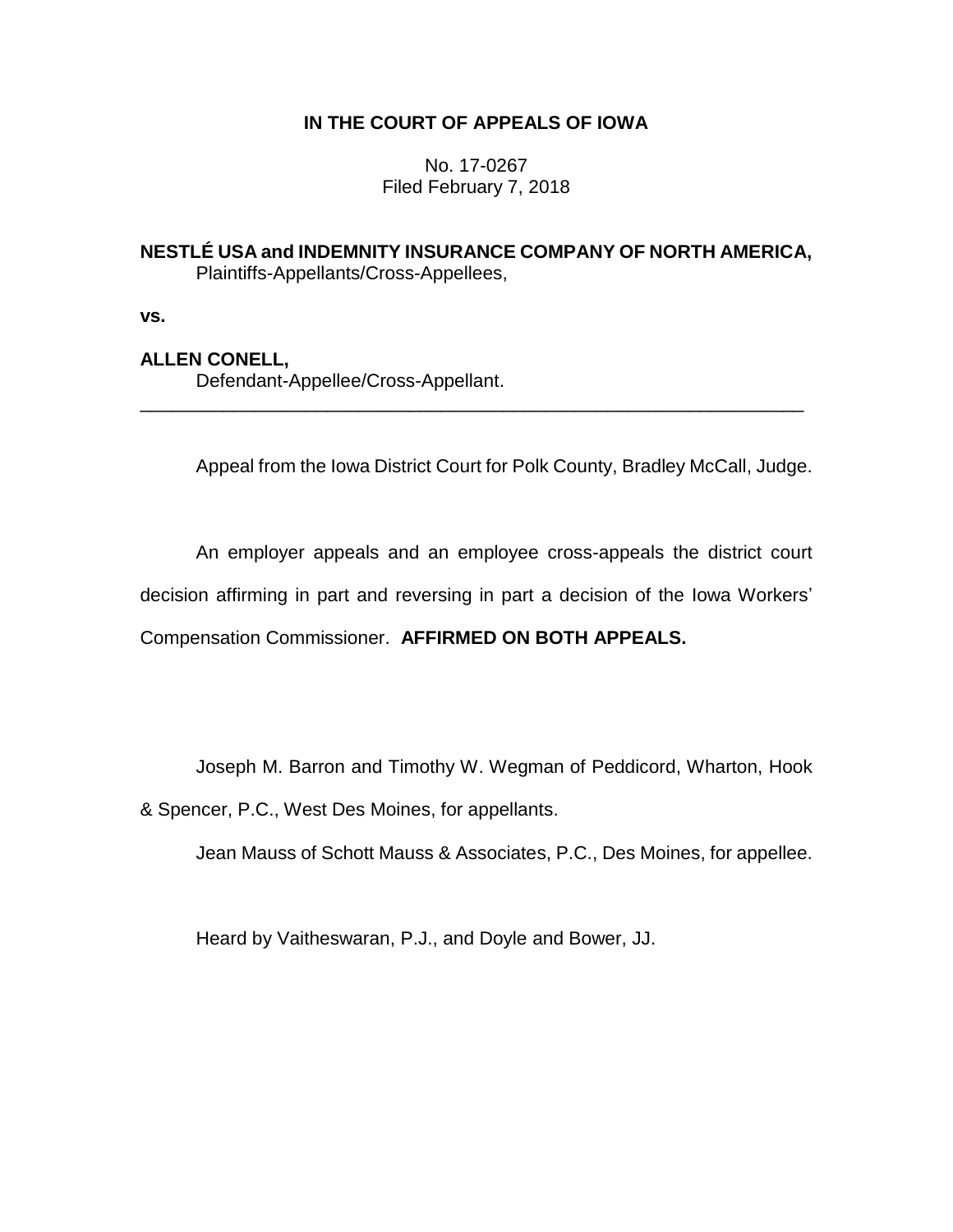#### **VAITHESWARAN, Presiding Judge.**

An employee severely injured his left hand in a work-related accident. The workers' compensation commissioner denied his request for a passive prosthetic hand. In this appeal and cross-appeal, the employer challenges the district court's reversal of the prosthetic-hand denial and other aspects of the commissioner's decision. The employee challenges the weeks used by the commissioner to calculate his weekly benefit rate.

#### *I. Background Facts and Proceedings*

Nestle USA hired Allen Conell to repair machines at its plant in Waverly, Iowa. When a bag-sealing machine jammed, Conell tried to clear the jam and a 385-degree sealing clamp "closed on" his left hand. Because Nestle failed to reinstall a release mechanism after converting the machine's mechanical operation to an electronic operation, Conell was forced to manually take apart the machine to get his hand out. He was unable to complete the task alone, yelled for help, and instructed two other mechanics on how to loosen the clamp. Conell lost track of time but, somewhere between five and twenty minutes later, he removed his hand, only to find that it looked like "somebody had taken candle wax and poured it over a stick."

Conell was rushed to a hospital for emergency treatment. He underwent several surgeries on his hand and shoulder. Conell was later diagnosed with neck pain, post-traumatic stress disorder (PTSD), and depression. Nestle disputed a causal connection between the neck injury and the work accident and disputed the permanency of the mental health diagnoses.

2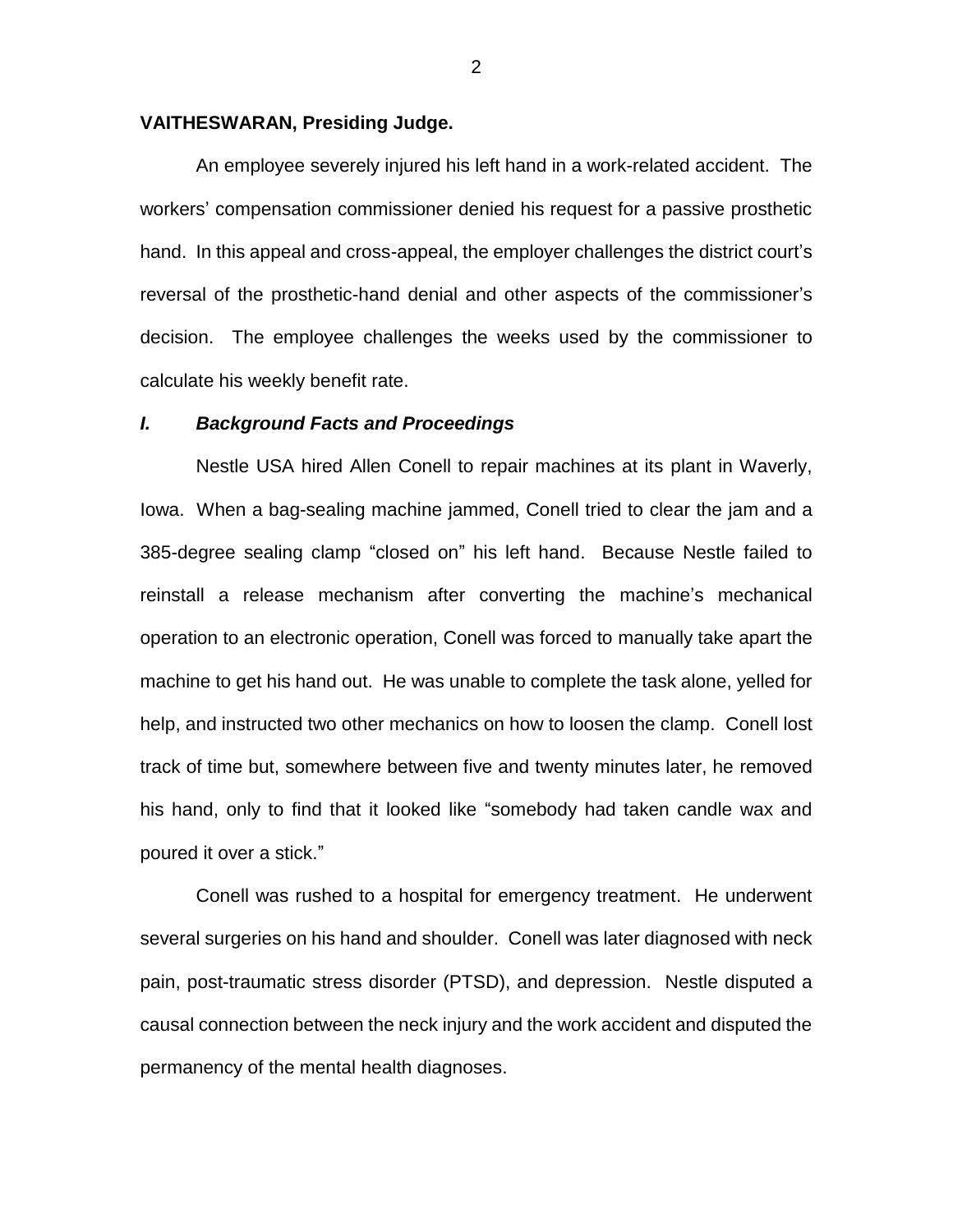Nestle did not dispute compensability for Conell's hand injury and approved payment for a mechanical prosthetic device that allowed him to manipulate his thumb and index finger. Conell was only able to use the mechanical hand for three to four hours a day. The unwieldy hand caused him emotional distress. According to a psychologist who evaluated him, he "was quite avoidant of the general public because of his emotional pain at being regarded as a Frankenstein figure with a visibly damaged hand." To address these issues, Conell asked Nestle to also provide a passive prosthetic left hand "that looked like a natural hand."

A deputy workers' compensation commissioner considered Connell's request for this device as well as his claim for weekly workers' compensation benefits. Following an arbitration hearing, the deputy characterized Conell's disabilities as follows: "The physical disabilities are devastating, and may render claimant totally disabled even without consideration of the mental disability. When combined with his mental disability, however, there can be no doubt." The deputy determined Conell's neck pain "appear[ed] to be related to his original injury" and ordered further evaluation of the condition; found a causal connection between Conell's PTSD and depression and his work injury and found the conditions to be permanent; and ordered the payment of permanent total disability benefits as well as payment for a passive prosthetic hand. The deputy declined Conell's request to replace two low-hourly work weeks in calculating his weekly benefit amount.

On intra-agency appeal, the commissioner concluded Conell's "work injury caused permanent disability to [his] neck and to [his] mental state in addition to permanent disability to [his] left hand, arm and shoulder." The commissioner affirmed the award of permanent total disability benefits. The commissioner

3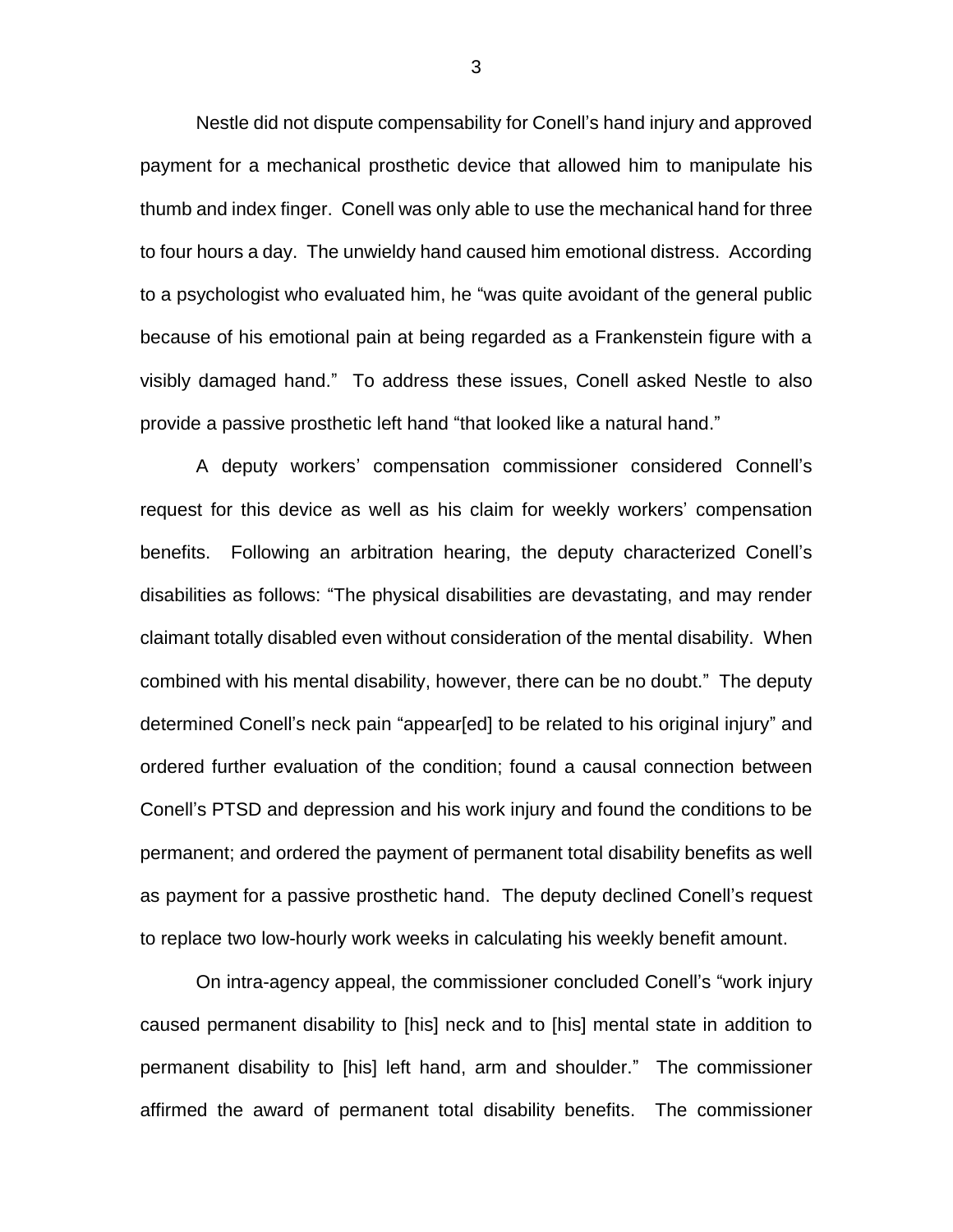reversed the deputy's award of a passive prosthetic hand after concluding the award failed to comport with a provision of the Iowa Workers' Compensation statute. In a rehearing decision, the commissioner found "[t]he average of the 13 weeks preceding the injury [was] the best evidence of [Conell's] customary hours," and declined to exclude the two low-hourly weeks from the benefit calculation. Both sides sought judicial review.

The district court reversed the commissioner's denial of the prosthetic hand but otherwise affirmed the final agency decision. Nestle appealed and Conell cross-appealed.

## *II. Nestle's Appeal*

Nestle contends (A) "the district court erred in reversing the commissioner's refusal to award an additional prosthetic device," (B) the commissioner erred in concluding Conell's neck condition was causally related to the accident, (C) the commissioner erred in concluding Conell reached maximum medical improvement on his post-traumatic distress and depression conditions, and (D) the commissioner erred in awarding permanent total disability benefits.

#### *A. Passive Prosthetic Hand*

Iowa Code section 85.27 obligates an employer "to furnish reasonable services and supplies to treat an injured employee." Iowa Code § 85.27(4) (2013).

Section 85.27(1) states:

The employer, for all injuries compensable under this chapter or chapter 85A, shall furnish reasonable surgical, medical, dental, osteopathic, chiropractic, podiatric, physical rehabilitation, nursing, ambulance and hospital services and supplies therefor and shall allow reasonably necessary transportation expenses incurred for such services. The employer shall also furnish *reasonable and necessary* crutches, artificial members and appliances *but shall not*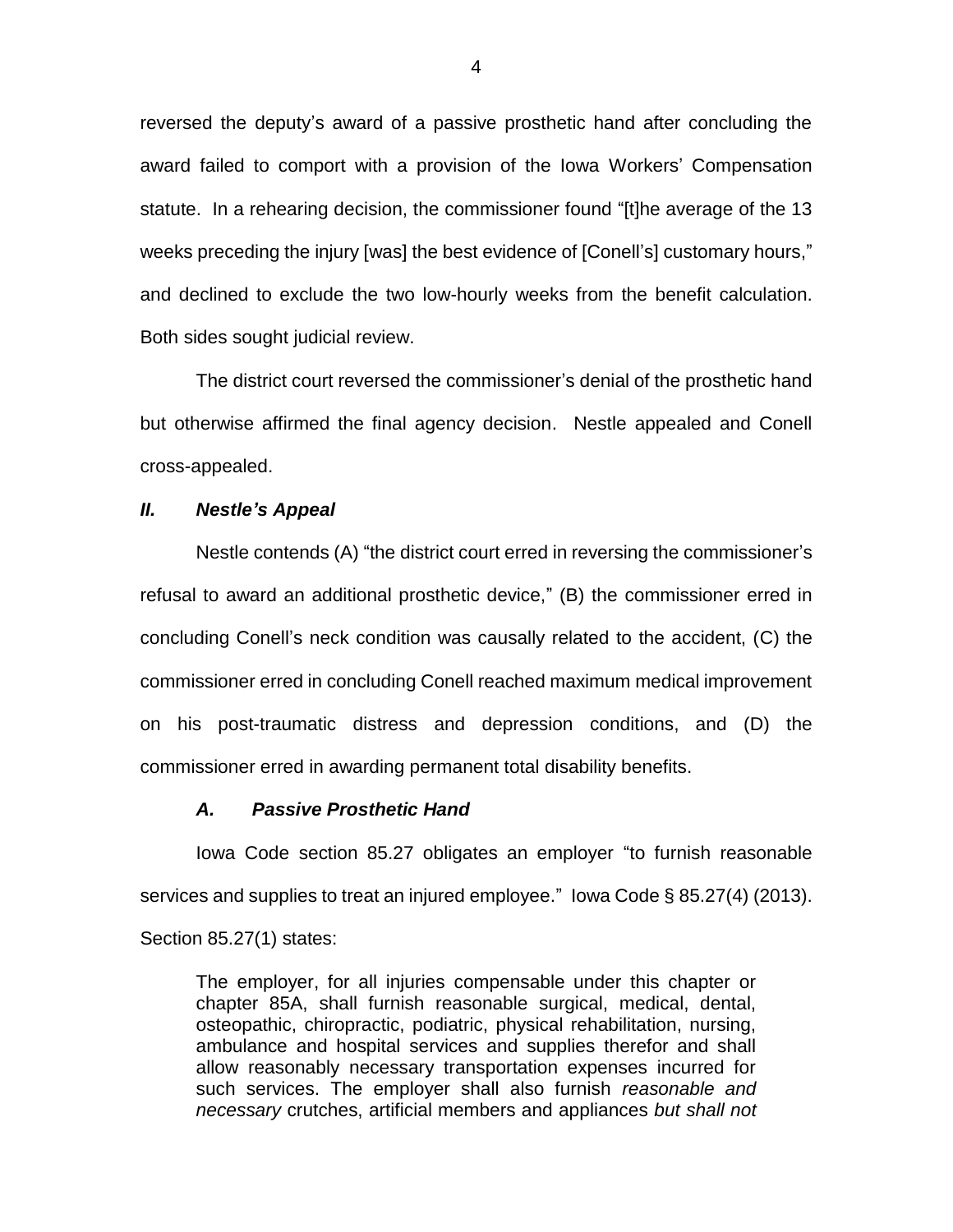*be required to furnish more than one set of permanent prosthetic devices.*

(Emphasis added.) "Reduced to its essentials, section 85.27 requires an insurer to furnish reasonable medical services and supplies *and* reasonable and necessary [crutches, artificial members, and] appliances to treat an injured employee." *Stone Container Corp. v. Castle,* 657 N.W.2d 485, 490 (Iowa 2003).

 The commissioner did not focus on the "reasonable and necessary" language of section 85.27(1) but on the "one set" language. The commissioner interpreted "one set" to mean that an injured employee could only receive "one permanent prosthetic device for each particular entitlement."The commissioner provided the following reasoning:

The words "one set" obviously were included for those cases in which a particular claimant requires prosthetic devices for the loss of more than one body part resulting from a single injury. For example, if a worker sustains an injury resulting in the loss of both legs, that worker is entitled to a separate prosthetic device for each leg. In such a situation, the "one set" of permanent prosthetic devices would necessarily need to include two such devices. If the words "one set" were left out of section 85.27, it would lead to the absurd result that a worker is entitled to only one prosthetic device even though the worker needed a separate prosthesis for each leg.

. . . . If "one set" is interpreted in this case to mean more than one prosthetic device for [Conell's] left hand the statutory limitation contained in section 85.27(1) is meaningless because one could come up with additional situations for which [Conell] might find it desirable to be provided with additional prostheses for his hand.

The district court disagreed with this interpretation. After canvassing precedent,

the court determined a passive prosthetic hand was "a necessary part of [Conell's]

care and an extension of his prosthetic." The court concluded the commissioner's

decision was irrational and failed to consider relevant facts or was an "irrational,

illogical or wholly unjustifiable application of law to the facts."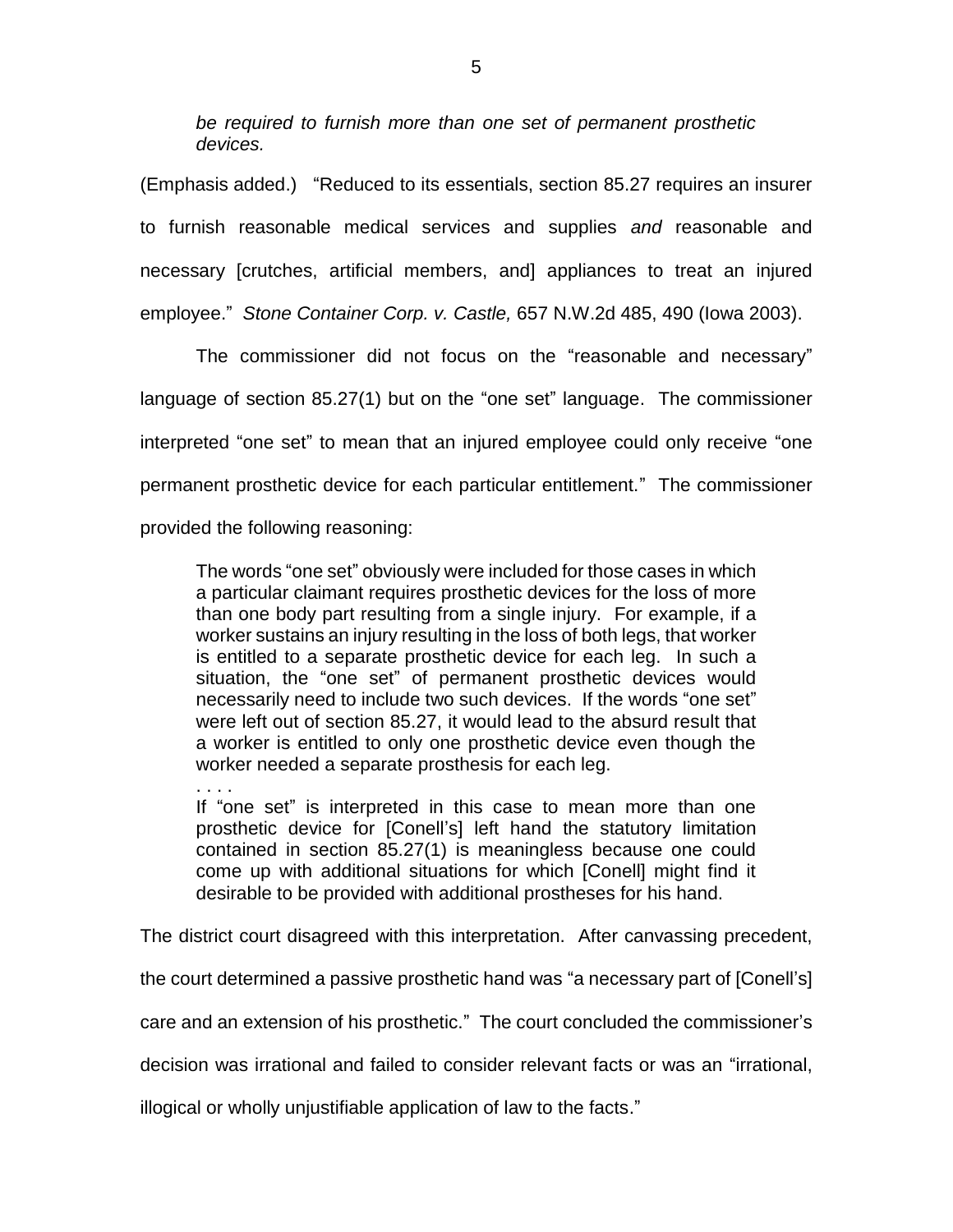On appeal, Nestle argues "the statute is clear." In its view, Conell was not entitled to more than one permanent prosthetic device for his left hand because "the word 'set' logically means a situation in which two separate prosthetic devices are required for different body parts that were injured in the same compensable injury, as recognized by the Commissioner."

This court reviews the district court decision to determine whether we would reach the same result as the district court. *Gits Mfg. Co. v. Frank*, 855 N.W.2d 195, 197 (Iowa 2014). "In recent years, we have repeatedly declined to give deference to the commissioner's interpretations of various provisions in chapter 85." *JBS Swift & Co. v. Ochoa*, 888 N.W.2d 887, 892 (Iowa 2016) (quoting *Iowa Ins. Inst. v. Core Grp. of Iowa Ass'n for Justice*, 867 N.W.2d 58, 65 (Iowa 2015)); *see also* Iowa Code § 17A.19(11)(b). We are permitted to "substitute our own interpretation [of section 85.27(1)] if we find the commissioner's interpretation was erroneous." *Burton v. Hilltop Care Ctr.*, 813 N.W.2d 250, 261 (Iowa 2012). We review the agency's application of law to fact that has clearly been vested by a provision of law in the discretion of the agency to determine whether it is "irrational, illogical, or wholly unjustifiable." Iowa Code § 17A.19(10)(m).

The district court was correct in rejecting the commissioner's interpretation of section 85.27(1) and his application of law to fact. For all practical purposes, the passive hand and the mechanical hand were a single device, to be used interchangeably in a twenty-four hour day, depending on Connell's needs. As the district court stated, the passive prosthetic hand was simply an extension of the mechanical prosthetic hand. *See Quaker Oats Co. v. Ciha*, 552 N.W.2d 143, 156 (Iowa 1996) ("[W]e believe the specific home modifications and van conversion are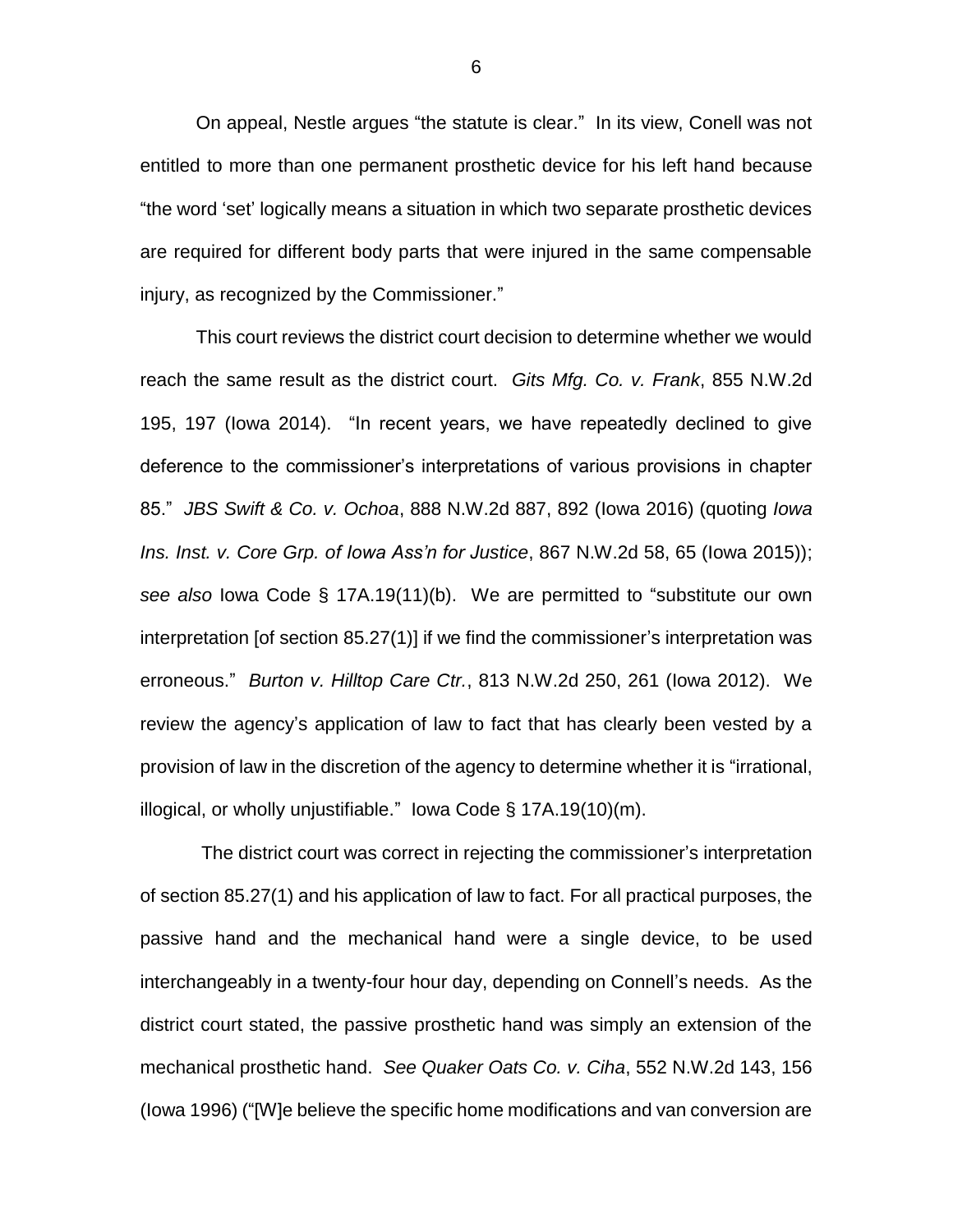merely an extension of Ciha's wheelchair."); *Manpower Temp. Servs. v. Sioson*, 529 N.W.2d 259, 264 (Iowa 1995) ("[T]he van is merely an extension of Miya's 300-pound wheelchair. Without a van she is, more than need be, a prisoner of her severe paralysis.").

The mechanical prosthetic hand was a reasonable and necessary permanent prosthetic device but only for a fraction of Connell's day. As Connell testified,

My hand will start to swell and, number two, where the zipper is . . . it will literally start pinching my skin right through there (indicating) .... And plus, the weight gets to me after a while and starts hurting the shoulder, because after a while this thing feels like 50 pounds.

When used in public, the mechanical hand also exacerbated Conell's PTSD and depression by generating "stare[s]" and "comments." The passive prosthetic hand alleviated these concerns.

Because the two prosthetic hands worked in tandem, the commissioner's reliance on the "one set" language was misplaced. Conell did not ask for two fully functional artificial left hands; he asked for one hand that would allow him to manipulate his finger and thumb on a limited basis and another hand that would allow him to look like a "normal" person the rest of the day—in other words, two devices which, together, formed a single, fully-functional hand. *See Castle*, 657 N.W.2d at 491-92 ("[A]n expense falls within the scope of section 85.27 if it covers the cost of a device that replaces a function lost by the employee as a result of the employee's work-related injury. . . . [I]t is the end function that is important; an appliance, whatever its form, is simply a means to get there."); *see also* Iowa Admin. Code r. 876-8.5(85) (defining "appliances" as "hearing aids, corrective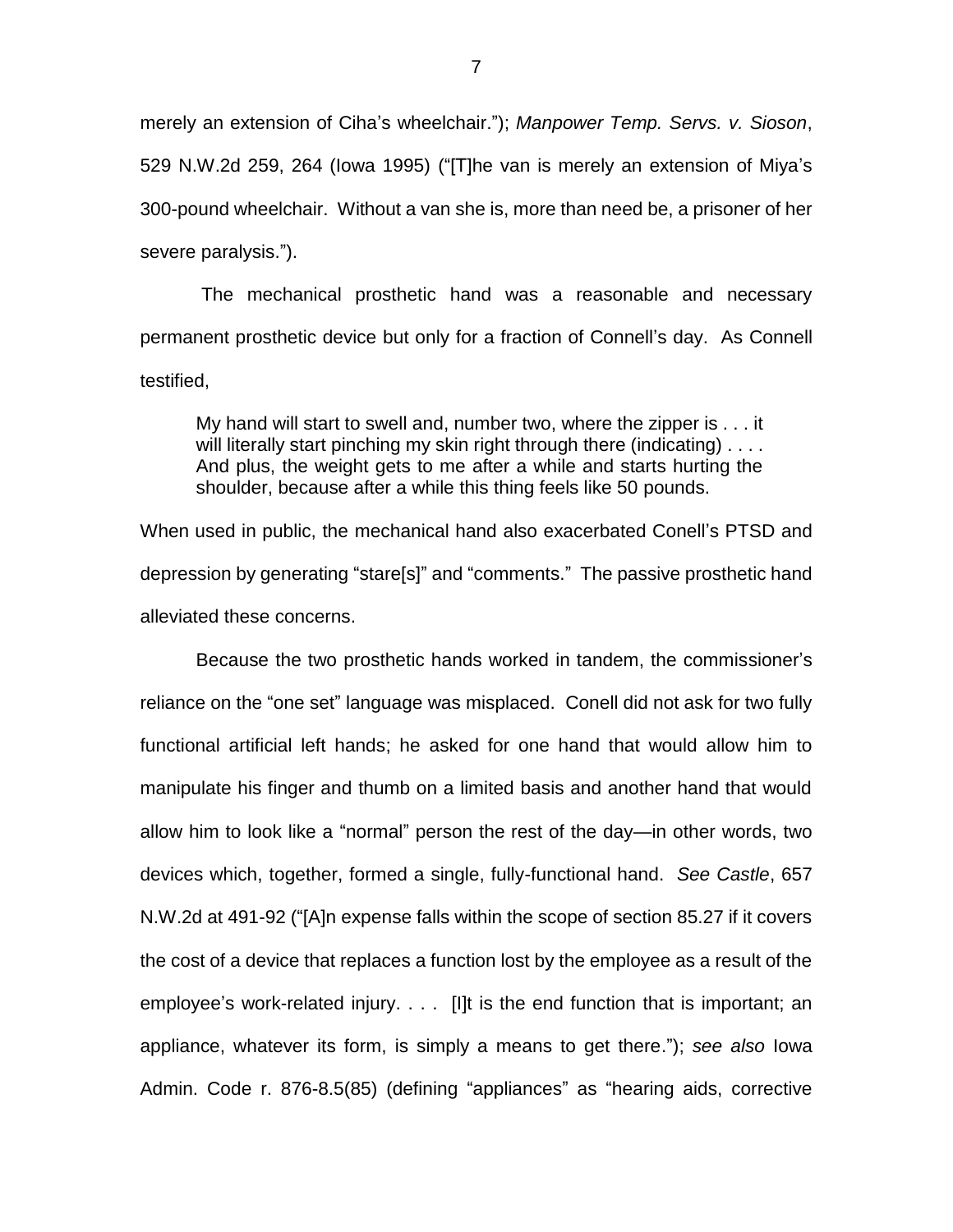lenses, orthodontic devices, dentures, orthopedic braces, *or any other artificial device used to provide function or for therapeutic purposes*" (emphasis added)). Conell was entitled to the passive prosthetic hand and we affirm the district court's reinstatement of the deputy commissioner's decision requiring Nestle to provide the device.

## *B. Causation – Neck Injury*

Nestle contends the evidence is insufficient to support the commissioner's finding of a work-related neck injury. To the contrary, the finding of a causal connection was supported by substantial evidence. *See* Iowa Code § 17A.19(10)(f); *Cedar Rapids Cmty. Sch. Dist. v. Pease*, 807 N.W.2d 839, 845 (Iowa 2011) ("We will therefore only disturb the commissioner's finding of medical causation if it is not supported by substantial evidence.").

A physician who performed an independent medical evaluation opined the work incident "was at least a substantial aggravating factor in bringing about [Conell's] cervical spine symptoms." Although Conell testified he "never complained about [his neck pain]," he consistently reported shoulder pain in the months following the workplace accident and stated he "always thought [his neck pain] was related to the shoulder" injury. We affirm the commissioner's finding of a causal connection between the neck pain and the accident.

#### *C. Permanency – PTSD and Depression*

Nestle contends the commissioner erred in awarding Conell permanent total disability benefits because, in its view, "[W]e simply do not know at this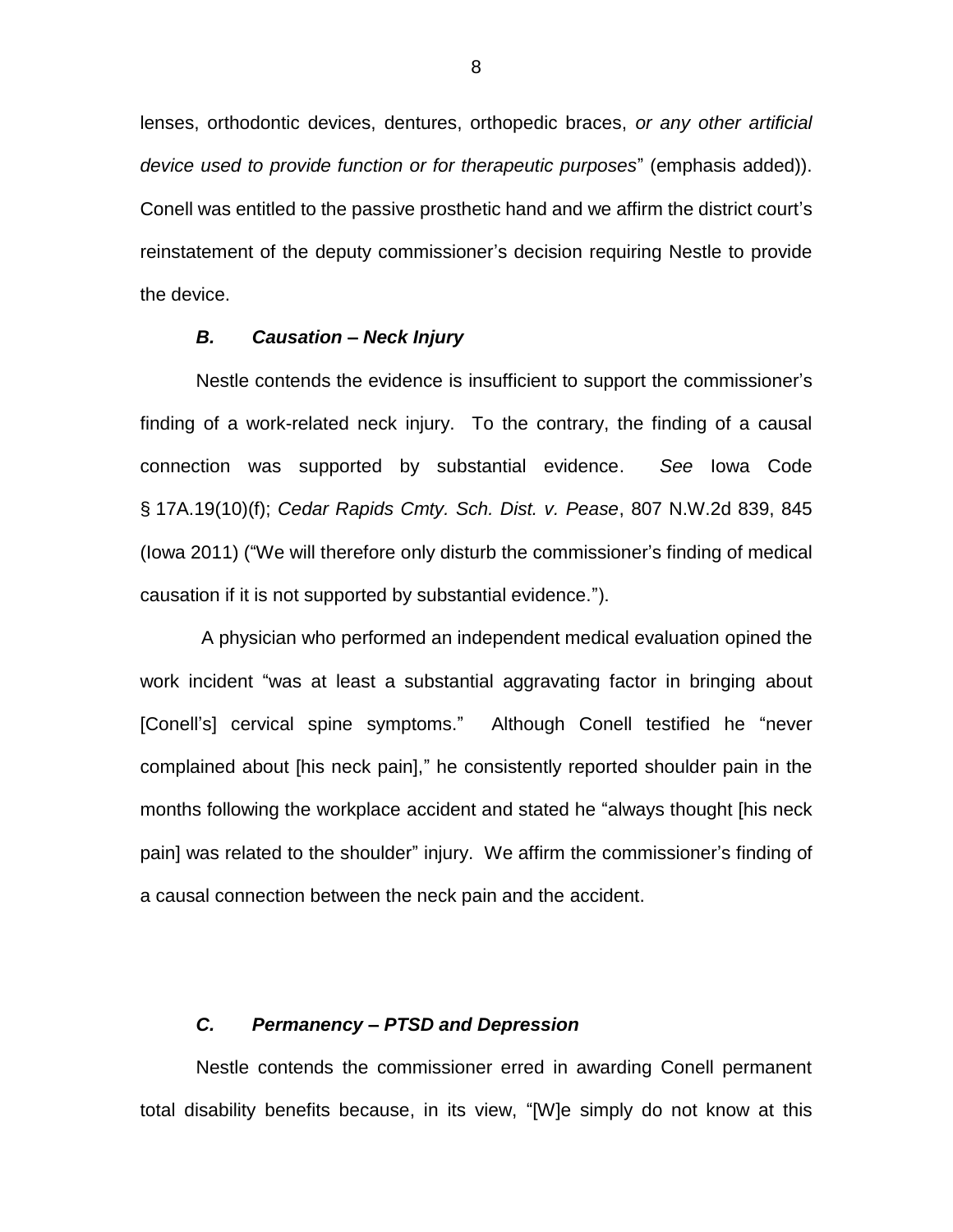juncture whether [Conell's] mental condition (permanent or not) is supportive of an award of permanent total disability benefits." Nestle cites the independent medical evaluation for this proposition. But the evaluator simply "defer[red]" this issue to the mental health professionals because it was not within her "area of expertise."

The mental health professional who evaluated Conell stated, "Both the PTSD and the depression are permanent, with possible variations of intensity depending on circumstances in his life." Her opinion amounts to substantial evidence in support of the commissioner's finding that Conell's mental health conditions were permanent. We affirm the finding.

### *D. Sufficiency of the Evidence*

Nestle contends the evidence does not support an award of permanent total disability benefits. To the contrary, the record contains more than substantial evidence of a permanent total disability, and we affirm the award of permanent total disability benefits.

#### *III. Conell's Appeal – Benefit-Rate Calculation*

In the thirteen weeks preceding his work injury, Conell worked an average of 64.96 hours per week, with two low weeks of forty-four hours. Conell contends the commissioner should have replaced the two forty-four-hour weeks in calculating his weekly benefit rate.

Iowa Code section 85.36(6) requires the consideration of "customary earnings" in calculating weekly earnings:

In the case of an employee who is paid on a daily or hourly basis, or by the output of the employee, the weekly earnings shall be computed by dividing by thirteen the earnings of the employee earned in the employ of the employer in the last completed period of thirteen consecutive calendar weeks immediately preceding the